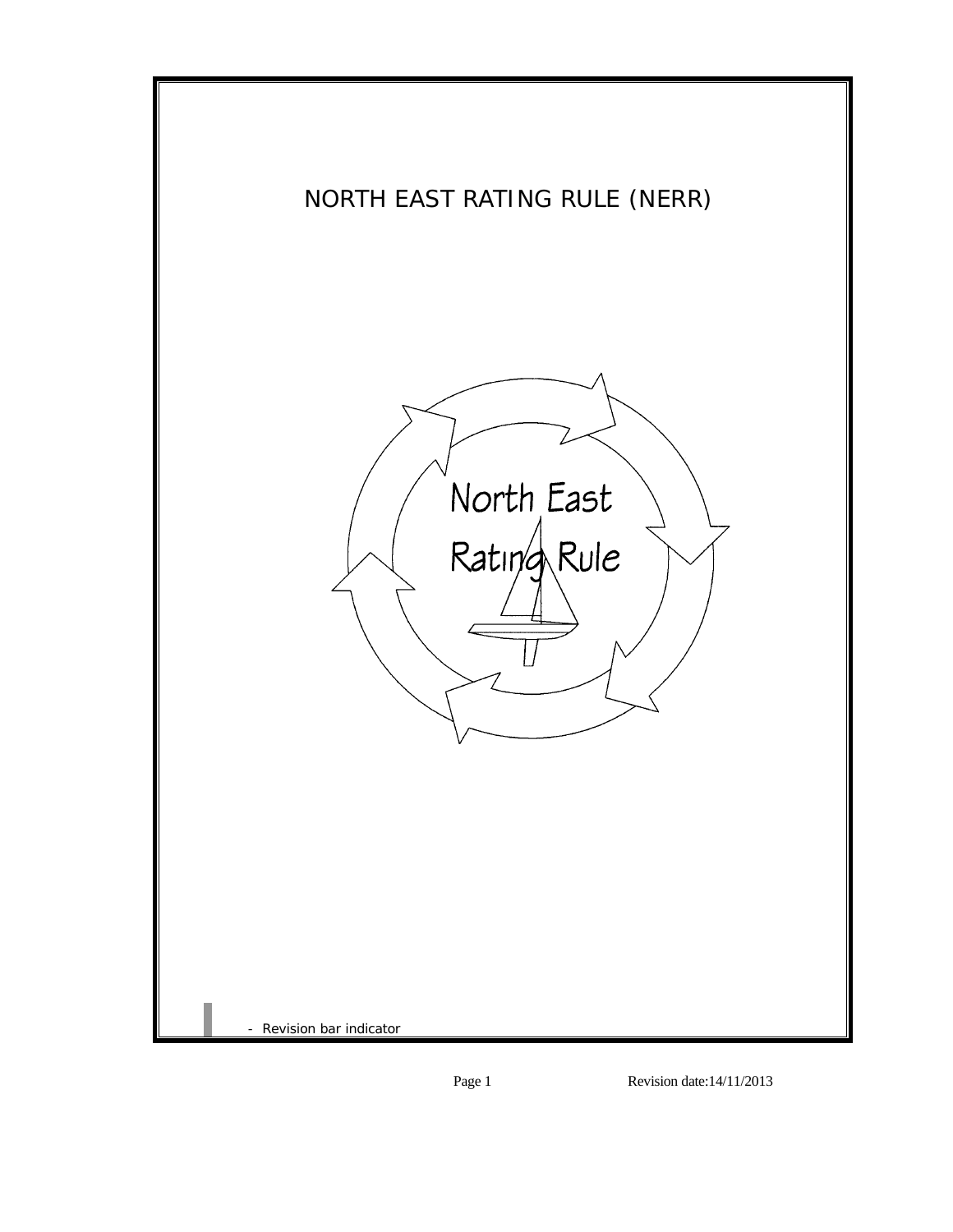#### INTRODUCTION

The North East Rating Rule (NERR) is a system of measurement to produce ratings for offshore yachts. These ratings when combined with a time allowance system yield handicaps, which permit yachts of various sizes and types to race together. N.E.R.R. through its voluntary Rating Officer, and Measurement Officers appointed by the participating yacht clubs are responsible for the management of the North East Rating Rule.

The North East Rating Rule adopts similar methods and procedures as IRC and for yacht measurement complies with the ISAF Equipment Rules of Sailing, however, there is no absolute correlation to, participation or, collaboration with IRC and/or RORC, Rating Office." Both are independent rules for use as either body shall see fit.

It is not possible for the Rule neither to cover every eventuality nor to anticipate every innovation in design or construction. The Rule administrators therefore reserves the right, at any time, through the N.E.R.R. Measurement Committee to refuse a rating or to award such rating as it considers appropriate to any yacht, independently of the Rule. The interpretation of the clauses of the Rule, shall lie solely with the measurers Committee, which reserves the right to change the Rule at any time. Owners should make themselves familiar with the Rule, any yacht discovered to be racing in contravention to the Rule, in races organised under the auspices of any participating club or Regatta committee may be disqualified.

### RATING CERTIFICATES

The Club Measurement Officer will issue a certificate, based upon the measurements as provided to the Measurement Officer, or otherwise, of a yacht and its sails which describes its rating and handicap under a time allowance system. Such a certificate will be valid for one year unless any change is made in the Rule or the yacht is modified in such a manner so as to affect its rating or performance. No charge is made for either the measurement of the yacht or the issuing of a certificate. In any year owners are entitled to have their yacht re-measured following some change in its configuration. Further requests for re-measurement in the same year may involve a charge being levied by the Club to which the owner belongs to cover the expenses of the Measurer.

The N.E.R.R. Rating Officer or Measurement Committee acting on behalf of the Rating Officer, may issue a Provisional rating certificate for yachts who wish to race under the Rule in the event of there being insufficient or accurate information or time to complete the measurements before a race. Such certificates shall only apply until the yacht is measured and may only be used for periods longer at the discretion of the measurement committee. The provisional certificate shall consist of an estimate of the yachts rating and handicap under the time allowance system, which reflects the rating; the committee would expect to obtain on the basis of the measurements of the yacht.

### UNITS OF MEASUREMENT

I

All dimensions shall be in millimetres and weights shall be in Kilograms. A Yachts TCF is calculated on the basis of the value of the un-rounded Rating and is expressed to four decimal places.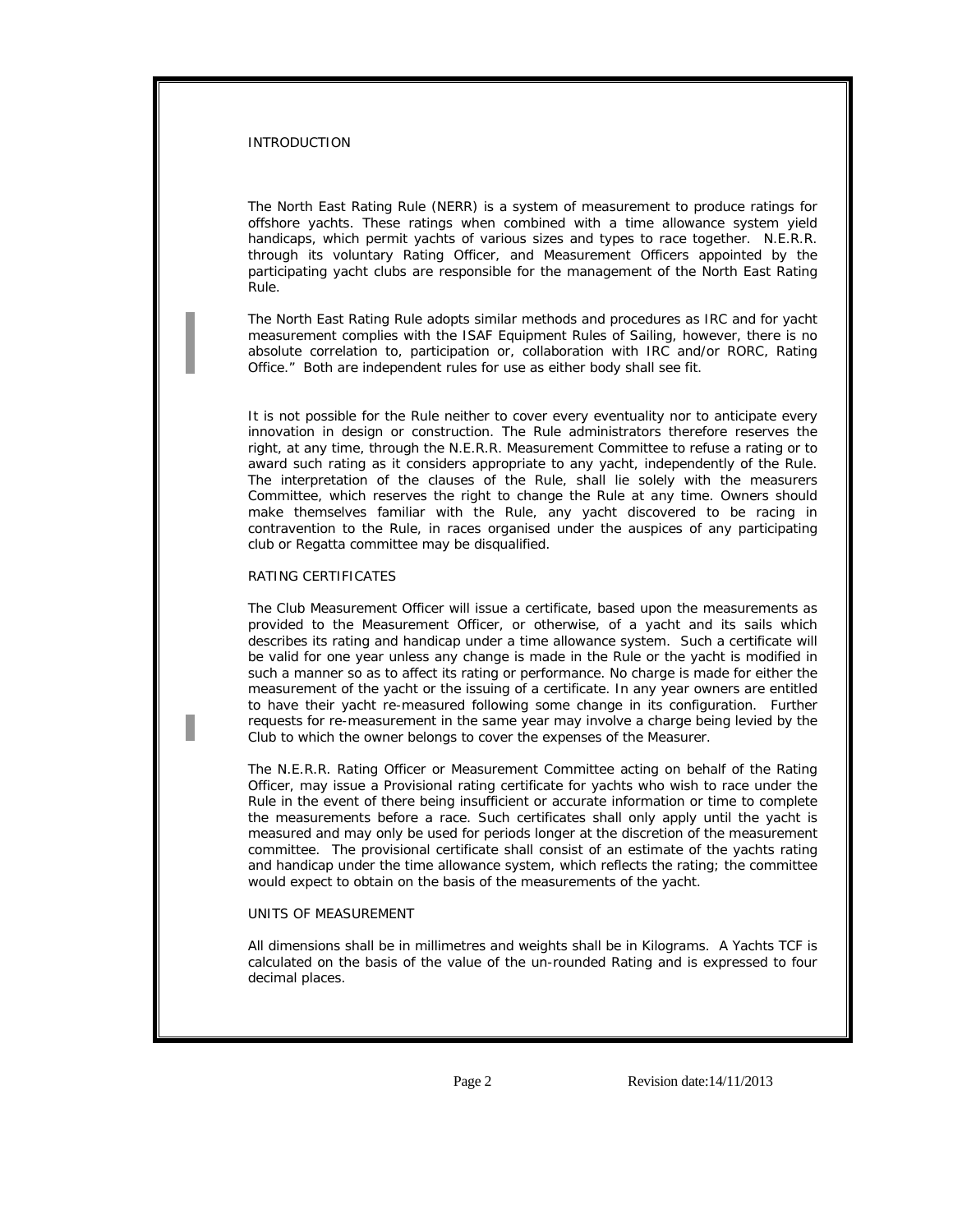### OWNERS RESPONSIBILITIES

The owner's responsibilities for yachts racing under N.E.R.R. generally conform to those used under IRC.

Owner's Responsibilities prior to Measurement.

a) The owner shall present the yacht in measurement trim, (defined below) at a suitable location agreed by the Club Measurement Officer so that any measurements may be taken.

If the yacht is of a class for which standard measurements may be available, the owner shall declare any modifications which have been made to the hull, rig or engine installation so that the Measurer may determine the extent to which it conforms to its class.

The owner shall declare to the measurer all sails and spars, and their location when set so that they may be properly measured. The owner shall also declare whether a sail has abnormal shape due to the headboard, leech or roach, number and length of the battens used.

Owner's Responsibilities After Measurement

- a) The Owner shall declare to the Club Measurement Officer acting on behalf of the N.E.R.R. Officer, any change made to the yacht or its rig after measurement, which could modify its performance or any of its measurements under the Rule. In particular the owner shall notify the Club Measurement Officer under the following circumstances
	- 1) Change in the amount or location of tanks for water or fuel.
	- 2) Changes in the propeller, engine installation or position of engine.

3) Changes in the position of any measurement bands. The addition of spars and new or re-cut sails whose dimensions differ from those obtained by measurement or which would be illegal or attract a penalty under N.E.R.R. due to their girth, headboard, and length, position and number of battens.

- 4) Changes in the shape of the hull or the location of gear, which could affect its trim.
- 5) Changes in the displacement of the yacht or the position of any ballast, including movement or extensions to the keel or fin of the yacht.
- 6) Changes to the rudder of the yacht, the use of trim tabs or any other movable appendage.
- 7) Changes to the underwater coating of the yacht which could modify its performance.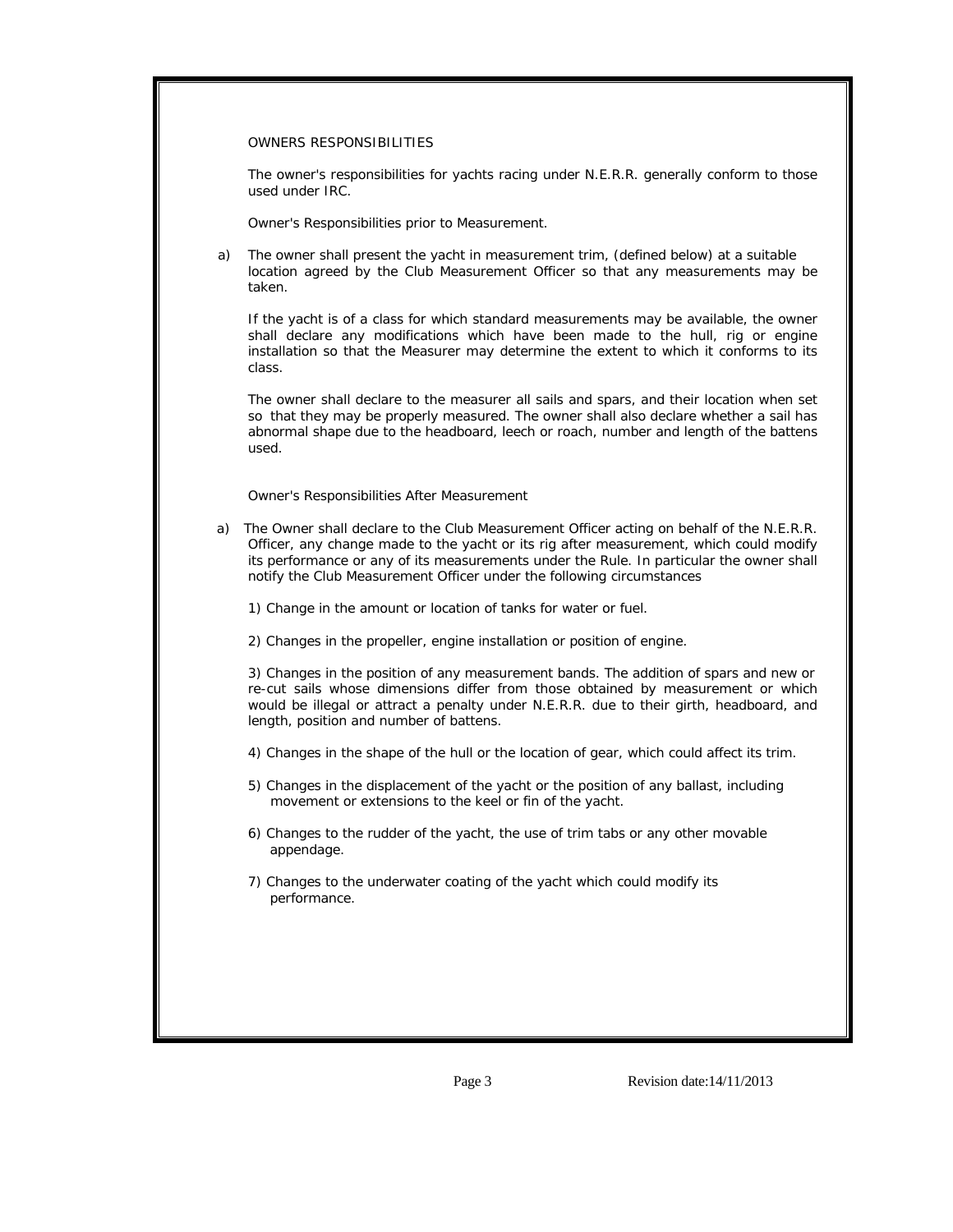b) The owner is responsible for ensuring that whilst racing

No ballast, whether movable or fixed, is shipped, unshipped or moved and that any equipment with which the yacht is measured may only be moved from storage for its primary purpose. Yachts measured with water ballast may adjust the ballast carried up to the limit obtained from measurement.

- 2) Sails shall only be set in those areas declared for measurement and the rules governing the setting of sails is complied with.
- 3) A drop keel, or other movable appendage, which has been declared as locked for measurement is suitably fastened.
- 4) Except when tacking or gybing, and when guard rails (Life lines) are not fitted, Crew's shall not position their bodies over the side of the boat. ( Hiking out is not allowed).

Page 4 Revision date:14/11/2013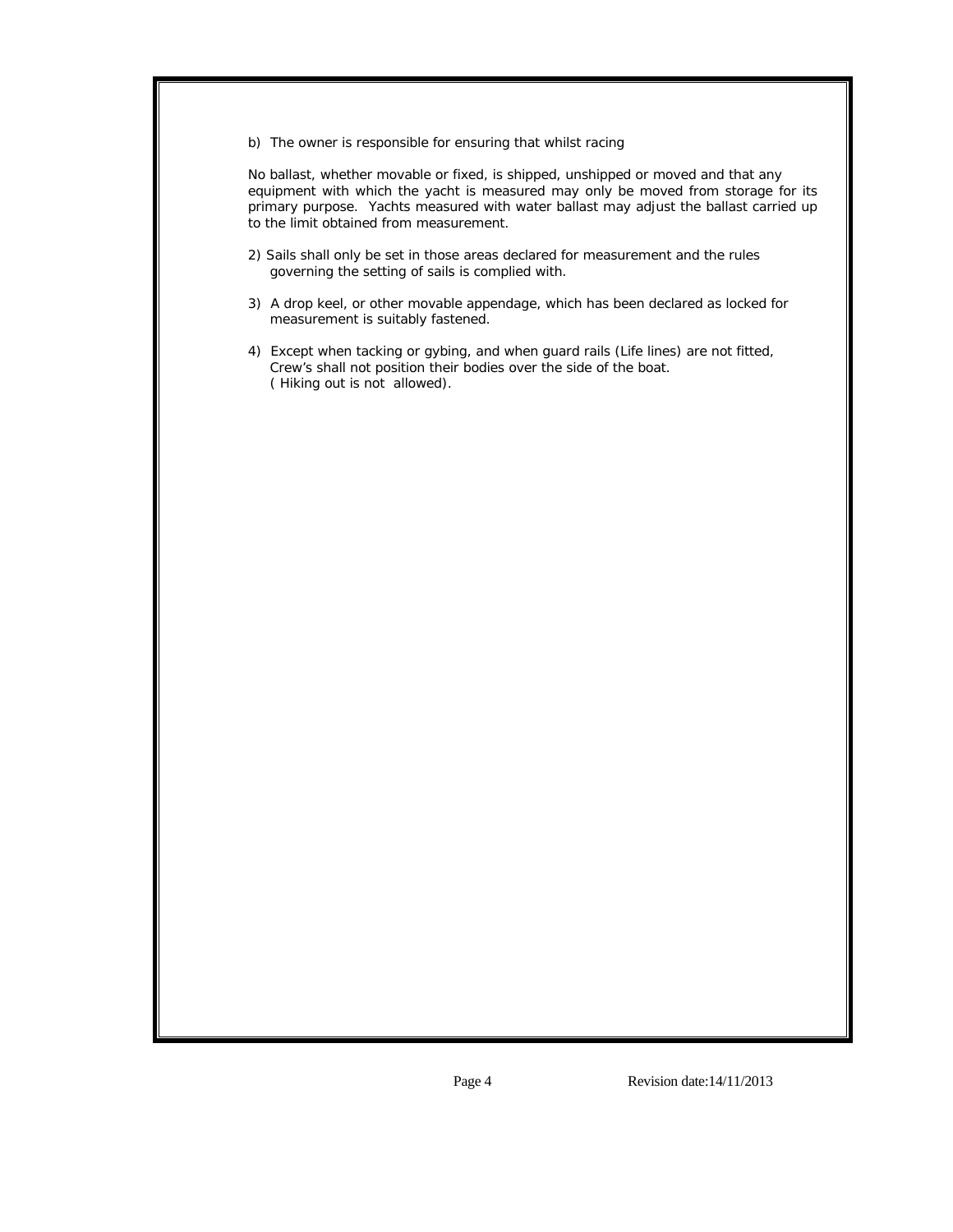#### MEASUREMENT OF THE YACHT

HULL MEASUREMENTS shall, in principle, be taken in two stages as follows:

1) Ashore where the principle hull measurements may most easily be taken. In the event, that the specification of the manufacturers of the yacht provides the required measurements, these values may be used in the place of the measured values, where the same definitions are employed. Further in the event, that the yacht holds a current I.R.C certificate, measurements may be taken from the certificate in place of the measured values.

2) Afloat where the measurements associated with the Load Water Line and Girth of the yacht may be taken when it is in measurement trim.

### MEASUREMENT TRIM

Measurement trim is defined under N.E.R.R. as follows:

a) The yacht shall be completely rigged and ready to sail. All standing rigging and related fittings used whilst racing shall be in their normal position. Sheets, guys, any running rigging not carried permanently on spars and portable deck equipment shall be stored abaft the mast (foremast in two masted yachts).

b) The mainsail and mizzen of a yawl or ketch shall be in place on their booms, which shall be secured in their normal positions. Sails except those mentioned above shall be stowed on the sole of the cabin floor abaft the mast (foremast in two masted yachts)). In the event, that there is insufficient room to place the sails on the sole of the cabin floor, they may be placed on top of one another provided they are evenly distributed over the length of the cabin. The sails, stored in this fashion, shall not exceed

- 1) Four jibs, including the largest and the smallest.
- 2) Two spinnakers.

I

- 3) Storm trysail and storm sail used before the mast.
- 4) The two largest staysails used on a yawl or ketch.

c) Any portable equipment, that is cushions, cooking appliances, navigational equipment, safety equipment etc shall be on board and stowed in its normal position. Any portable gear normally stowed forward of the mast, unless explicitly excluded below, shall be placed on the cabin sole abaft the mast (foremast).

d) No clothing, food or stores shall be on board.

e) All ballast, including batteries shall be secured against movement in their proper stowage, and may not be moved whilst racing other than in yachts measured with water ballast. Yachts shall be measured with at least one anchor, it may be stowed for the purposes of measurement together with any chain forward of the mast, in the bow, provided purpose designed stowage is available and may not be moved whilst racing other than for the purpose of anchoring. Anchor rope together with any additional anchors or chain may not be stored forward of the mast.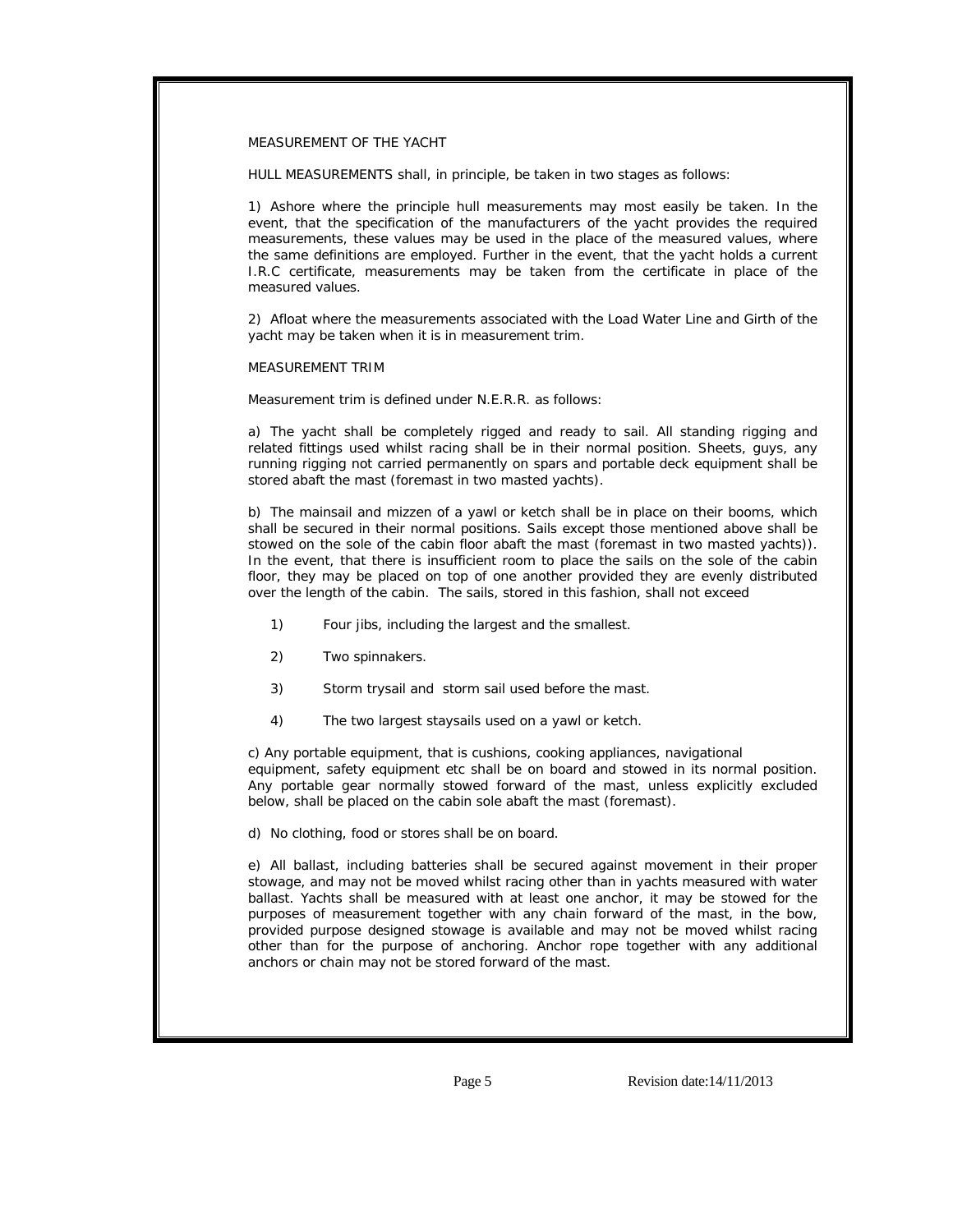f) The condition of the fuel, water, and any hydraulic tanks shall be such as to maximise the rating of the yacht in the view of the Measurement Officer with respect to the flotation measurements. Generally tanks forward of the mast should be empty while those aft the mast should be full.

If an outboard motor, where it is the yachts engine, is to be carried whilst racing, it shall be provided with a proper locker or secure stowage or mounting bracket abaft the mast, where it must be carried whilst racing.

h) All measurement bands shall be in place, all movable appendages which are to be locked for the purposes of the Rule whilst racing shall be locked, the bilges shall be pumped dry, no one may be on board whilst measurements are taken and the yachts head or stern shall not be depressed through lying to a mooring or for any other reason.

### DEFINITIONS OF HULL MEASUREMENTS

The Rule makes use of the following measurements of the hull of a yacht. Whenever possible, the same definition as that used under I.R.C is employed. A brief description of the procedure used to take each measurement is included with the definition.

# 1) LENGTH OVERALL: LOA

The length overall of a yacht shall be measured to include the length of the hull, but not spars

or projections fixed to the hull such as

- (i) bowsprits,
- (ii) bumpkins,
- (iii) pulpits,
- (iv) push pits,

I

- (v) stem fittings which project beyond the stem,
- (vi) the rudder where this extends beyond the extreme after end of the hull.

The length overall shall be taken as the horizontal distance between the points consisting of:-

- a) the stem of the yacht, whether or not this is carried above the deck as in the form of bulwarks.
	- b) the extreme aft end of the hull whether at, above or below deck level.

It may be measured by positioning two plumb lines at the measurement points and measuring the distance between them along the ground beneath the yacht. Boards in the vertical plane may be used in place of plumb lines, where it is more convenient to measure the length above the yacht. Where a manufacturers specification is to be used in place of the actual measurement, the definition used by the manufacturer should be checked, in particular, care should be taken that it does not include pulpit, pushpit, rudder etc which they have been known to do. I.R.C measurements may be used without qualification.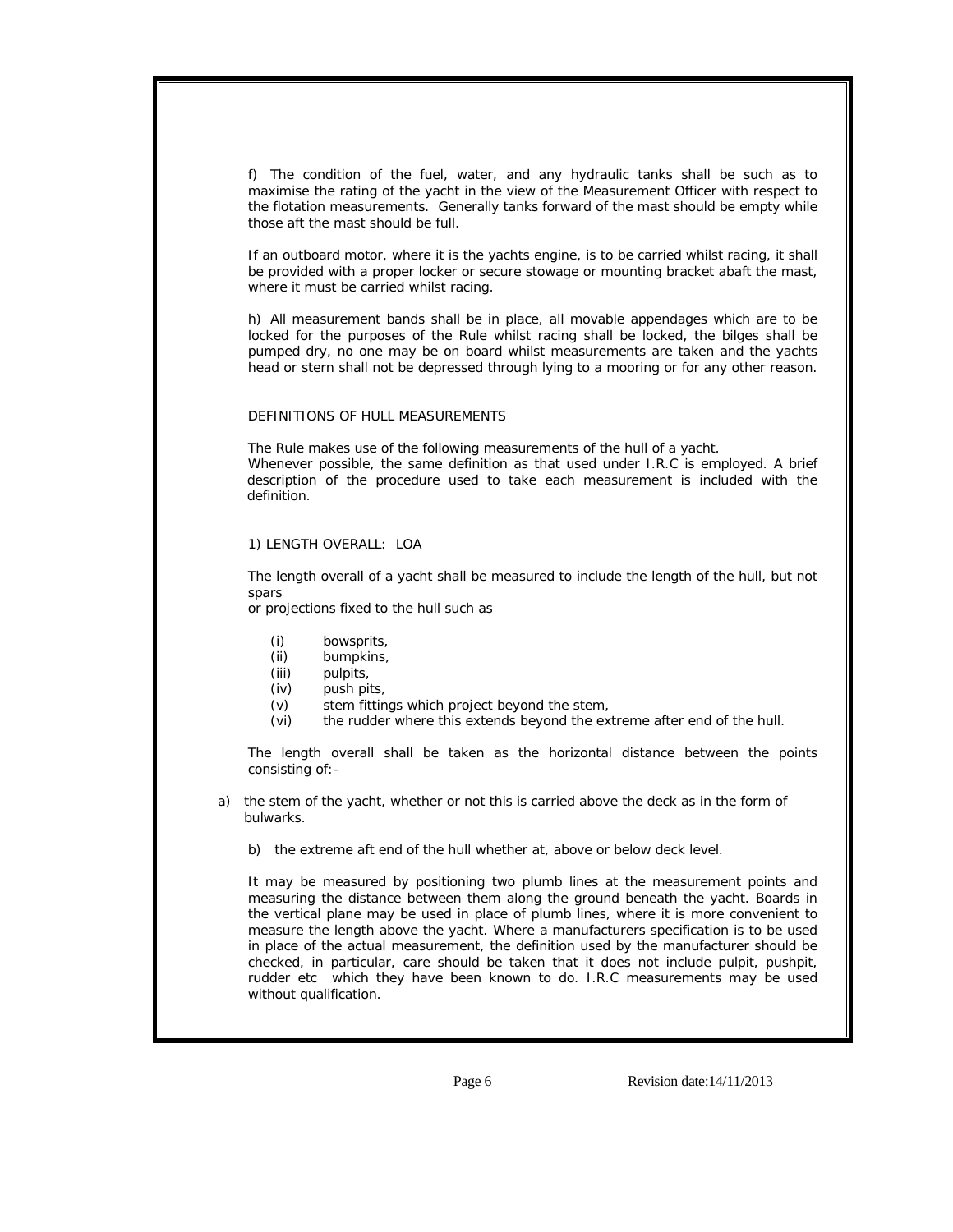#### 2) BOW OVERHANG : BOH

The bow overhang of a yacht shall be measured as the horizontal distance between the point at which the bow cuts the water and a point at which a perpendicular dropped from the stem of the yacht as defined in (1) above, cuts the water.

This measurement should be taken with the yacht in measurement trim afloat, as it is very difficult to identify the point at which the bow cuts the water otherwise. It may be obtained by dropping a plumb line from the stem, and measuring the horizontal distance from the point at which the line intersects the water to the point at which the bow cuts the water with a 1.5m/5 ft ruler or some suitable length of timber.

### 3) STERN OVERHANG : SOH

The stern overhang of a yacht shall be measured as the horizontal distance between the points at which the aft end of the hull cuts the water at a distance of LOA /90 ( or 1.111% of LOA) away from the centre line of the yacht in the cross sectional plane at which a perpendicular dropped from the extreme end of the hull body, i.e. excluding any skeg, at a distance of LOA/90 ( or 1.111% of LOA) away from the centre line in

the cross sectional plane, intersects the plane of the water.

The stern overhang is measured along a line, hereafter called the stern overhang line, which is displaced 10% of LOA from the centre line of the yacht in the cross sectional plane in order to avoid the problem of having to measure to a point inside the skeg. The existence of a skeg designed primarily to carry the rudder, may, for the purposes of the Rule, be defined as any part of the stern in which the convex curve of the hull in the cross sectional plane becomes concave i.e. involves a point of inflection.

A yacht shall be described as having a stern overhang of 0mm if its transom cuts the plane of the water line i.e. where the underwater form of the hull is not extended out of the water at the stern.

This measurement should be taken with the yacht afloat in measurement trim with approved measuring tools designed to obtain the required distance at the points defined together with the following three measurements which are based upon the stern overhang line.

### 4) INNER HEIGHT : IH

I

The inner height of a yacht shall be measured as the vertical height of the body of the hull above the plane of the water line at a point half way along the stern overhang line.

This measurement should be obtained with that of the stern overhang with the appropriate measurement tool. In the case of a yacht whose hull body does not extend above the water at the stern, i.e. a yacht with a stern overhang of 0 mm, the inner height is also set to 0 mm.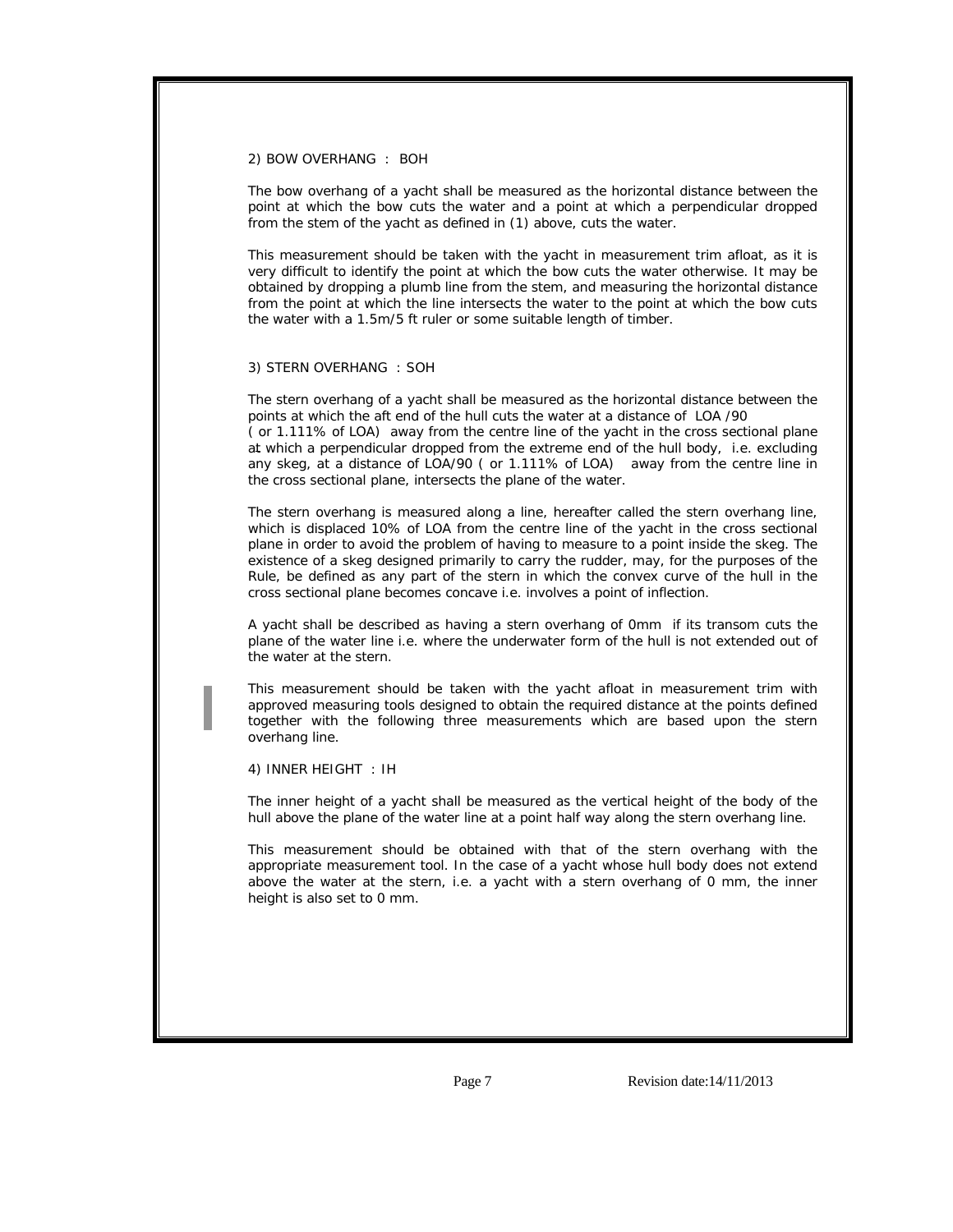5) OUTER HEIGHT : OH

The outer height of a yacht shall be measured as the vertical height of the body of the hull above the plane of the water line at a point defined by the extreme outer end of the stern overhang line.

Like the inner height, this measurement should be obtained with that of the stern overhang with the required measurement tool. In the case of a yacht in which the hull body does not extend out of the water, i.e. when the stern overhang is 0 ft, this measurement is set to 0 mm.

#### 6) WIDTH STERN : WS

The width stern of a yacht shall be measured as the distance in the plane of the water line between the points -

a) at which the hull body cuts the water as defined by the inner end of the stern overhang line.

b) at which the body of the hull is  $LOA(mm)/90 = 0.011x$  LOA above the plane of the water line in the cross sectional plane passing through inner end of the stern overhang line.

Like the previous three measurements, this measurement is best obtained with the measurement tool referred to above. In the case of a yacht whose hull body does not extend out of the water, i.e. a yacht with 0 mm stern overhang, this measurement is obtained in the cross sectional plane at which the transom cuts the water.

### 7) UNMEASURED LENGTH : UL

The unmeasured length of a yacht, shall be measured as the horizontal distance in the longitudinal plane, if any, between the points -

a) the extreme aft end of the hull as defined in the measurement of length overall

b) either the end of the hull body as defined by the outer end of the stern overhang line or where a reverse sloping transom cuts the water in the case of a yacht with a zero overhang.

Essentially this measurement is used to determine the degree to which the hull has a reverse sloping transom, like that on a Folkboat, which may or may not intersect the plane of the water line. It may be measured by dropping a plumb line from the extreme end of the hull and measuring the horizontal distance with long ruler or other stick, from the line to either the outer end of the stern overhang line or the point at which the transom cuts the water.

# 8) MAX GIRTH : G

I

The maximum girth of a yacht shall be measured as the maximum underwater distance round the cross section of the hull in the vertical plane, excluding keel, fin or other extrusion.

Essentially this measurement is used to assess the wetted surface area of the hull. Depending upon whether the max girth station is sighted so as to pass through the yachts keel or fin, its measurement takes two different forms.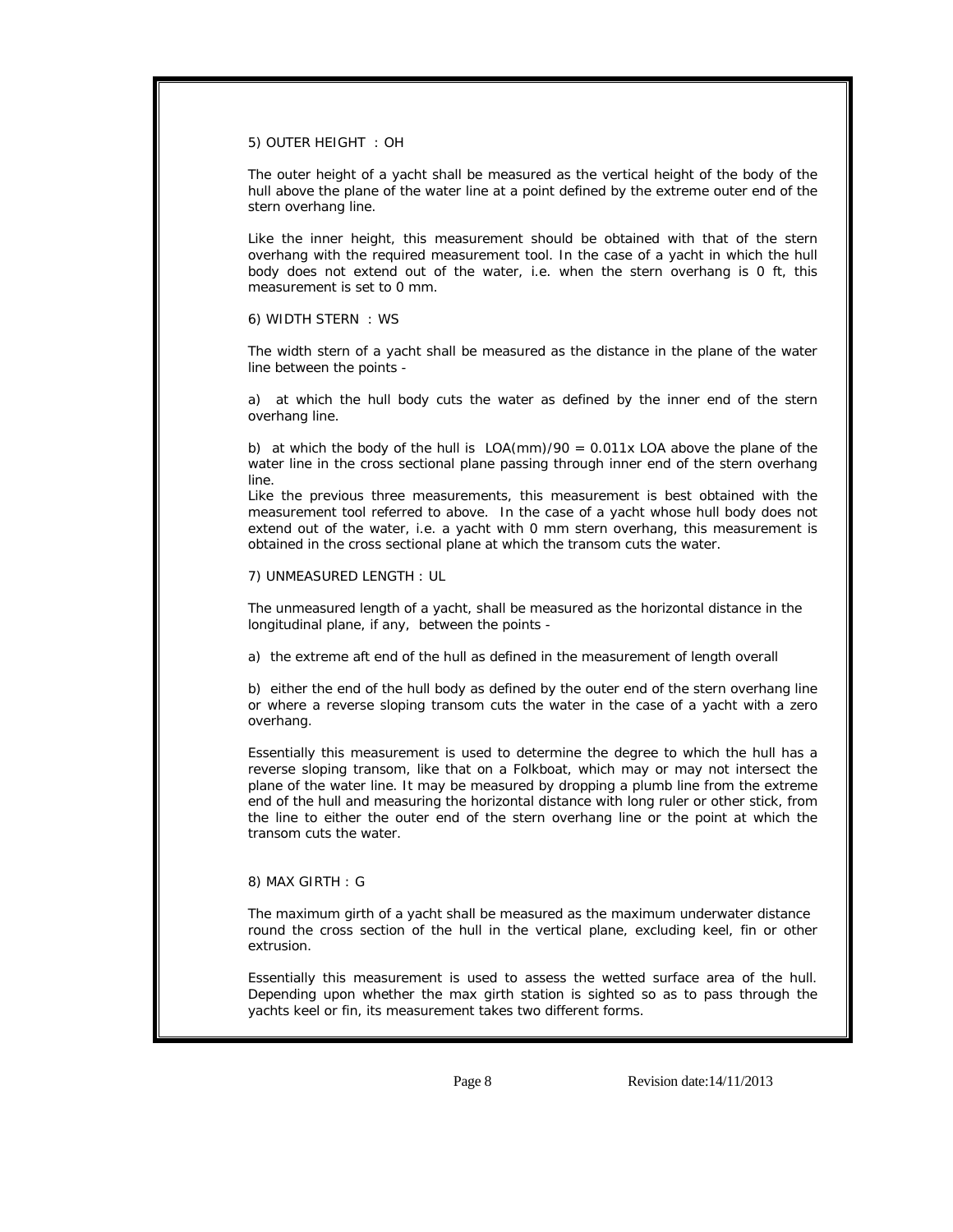When the line of the hull in the cross sectional plane is not carried downwards through a reverse curve to form a keel, fin or other extrusion the max girth may be measured as follows. With the yacht in the water in measurement trim, a tape may be passed beneath the yacht and a series of girth measurements obtained in the area of the maximum beam at intervals of approximately 150mm. The largest of these measurements will describe the max girth. Note in some yachts with the engine placed amidships the propeller shaft can exit the hull in the region of the max beam station; in this case it may be necessary to use the second method for measuring the girth.

When the line of the hull in the cross sectional plane is carried downwards through a reverse curve to form a keel, fin or other extrusion the max girth should be measured in the following manner:-

i) With the yacht ashore, two lines, one on either side of the yacht should be identified, which will be described as lines of inflection, consisting of the points along the hull at which the cross section in the vertical plane changes from a concave section to a convex section. Such points of inflection may be found by running a short straight edge down the hull and noting the point at which the edge will no longer rock.

ii) At stations of approx 150mm along the hull in the region of its max beam, measure on both sides of the yacht

A - the angle in the vertical plane which the slope of the hull makes to the horizontal at the line of inflection. This angle may be measured with a protractor with a plumb line suspended from its centre.

B - The horizontal distance between lines of inflection by suspending plumb lines from both sides of the hull and measuring the distance between them beneath the keel.

C - the circumference of the hull from the line of inflection to a suitable line above the water line, such as the sheer line in the vertical plane with a tape.

iii) The girth of the yacht to the line selected above the water line, at each section at which measurements were taken is given by the expression

GSL = 
$$
2 * (C1 + C2)/2 + B * cos((A1 + A2)/2)
$$

where A1 and A2 are the measurements of the angle A on either side of the hull and C1 and C2 are the measurements of the circumference on either side of the hull. The measurements are averaged in the above expression to take into account both any inaccuracies in the measurements and the possibility of the hull not standing in the vertical plane.

iv) With the yacht afloat in measurement trim, measure on both sides of the yacht, the circumference from the water line to the line selected to measure the circumference C, at the stations along the hull at which the measurements of A, B, and C were taken. The girth at each of these stations is given by the difference between the value of the girth to the line, GSL, and the sum of the circumference measurements from the water line to the selected line. The maximum girth is then the largest girth obtained.

In general, although this procedure appears complex, in practice in a modern yacht in which the fin projects from the hull at a right angle, it is only necessary to measure the width of the fin together with the circumferences as the angles to the horizontal on both sides are 90 degrees, and  $cos((0 + 0)/2) = 1$ . The full procedure is only normally required in the case of long keeled yachts.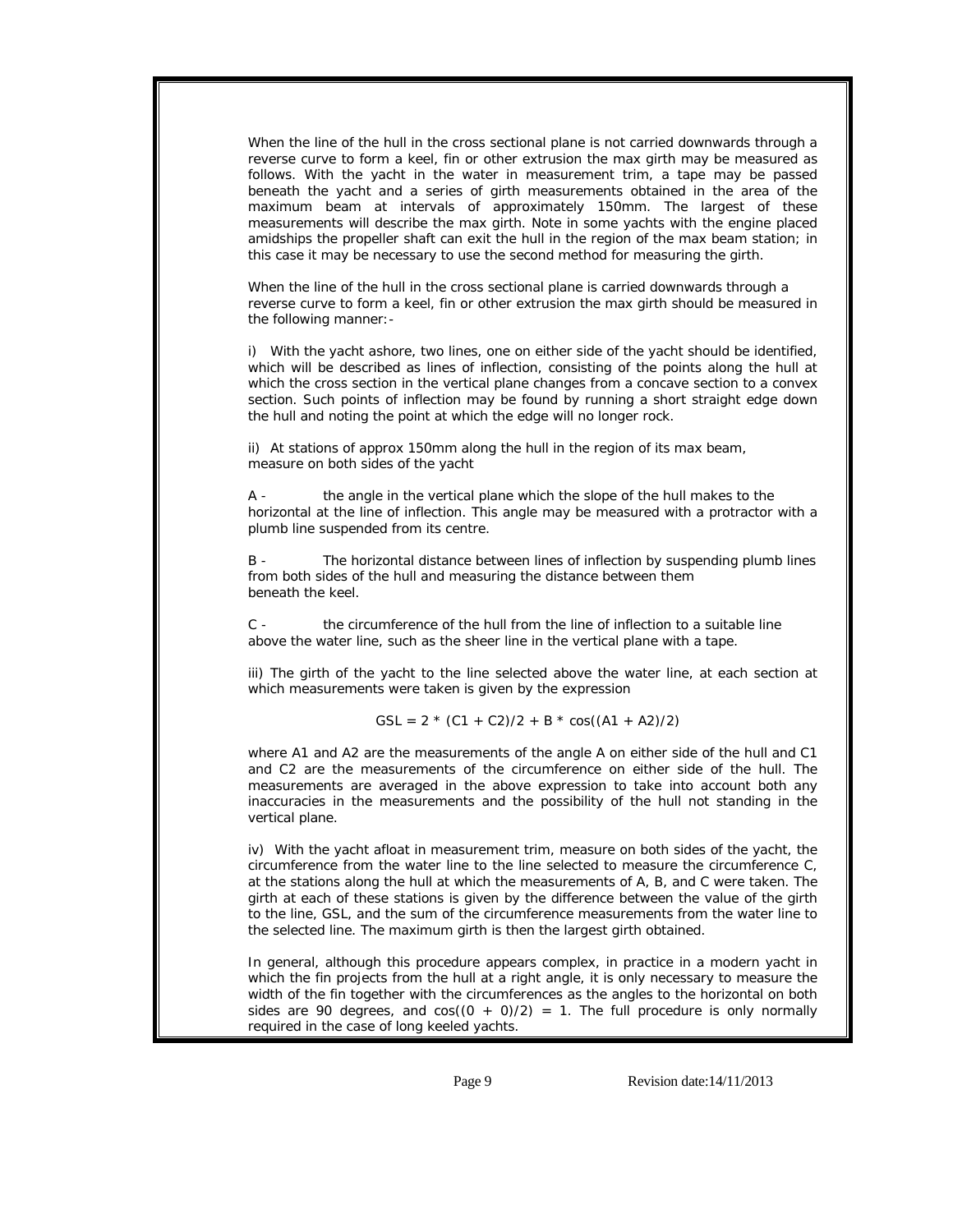9) MAX BEAM - B

The maximum beam of a yacht shall be measured as the width of the hull excluding rubbing strakes at the section where it reaches its maximum value. It shall be measured between two points which are equidistant from the stem.

The beam of a yacht may be most conveniently measured with the yacht ashore, by placing two boards in the vertical plane on either side of the yacht which are equidistant from the stem and measuring the distance between them. If this measurement is taken at a number of stations in the region of the greatest beam, the value of the maximum beam will be the largest value obtained. Alternatively the Max beam can be obtained from the value of BMAX taken from an I.R.C certificate or the manufacturers specification of the yacht.

10) MAX DRAFT - D

The maximum draft of a yacht shall be measured as, with the yacht in measurement trim, the vertical distance from the plane of the water line to the deepest point of the immersed hull or keel.

The maximum draft may be most conveniently found by first measuring, with the yacht ashore, the vertical distance between the sheer line and a board in the horizontal plane placed beneath the lowest point of the keel. If the freeboard of the yacht at this station with the yacht in measurement trim is obtained, the difference will describe the maximum draft. Alternatively this measurement may be obtained from an I.R.C. certificate or the manufacturers specification of the yacht.

11) Displacement - W

I

The displacement of a yacht shall be measured as the total weight of the yacht in measurement trim with water tanks, including water ballast tanks empty.

The displacement of a yacht may be measured by either

a) weighing the yacht together with its fittings as defined in measurement trim using a crane and spring balance, or weighbridge. In either case it is permissible to weigh the various fittings such as the mast, boom and spinnaker pole separately. The weight of fuel or water if the tanks are not empty may be estimated or if possible calculated and then deducted from the weight of the boat. This approach should be used whenever factual information as to tank capacities is not available. In the event that the hull takes up water the displacement may be obtained after it has been immersed for a period.

b) estimating the weight of the yacht in measurement trim from its design displacement as described in the manufacturers specifications. In this case, the design displacement will be increased by a factor, obtained from a comparison of design displacements and actual displacements for different manufacturers, which depends upon the manufacturer.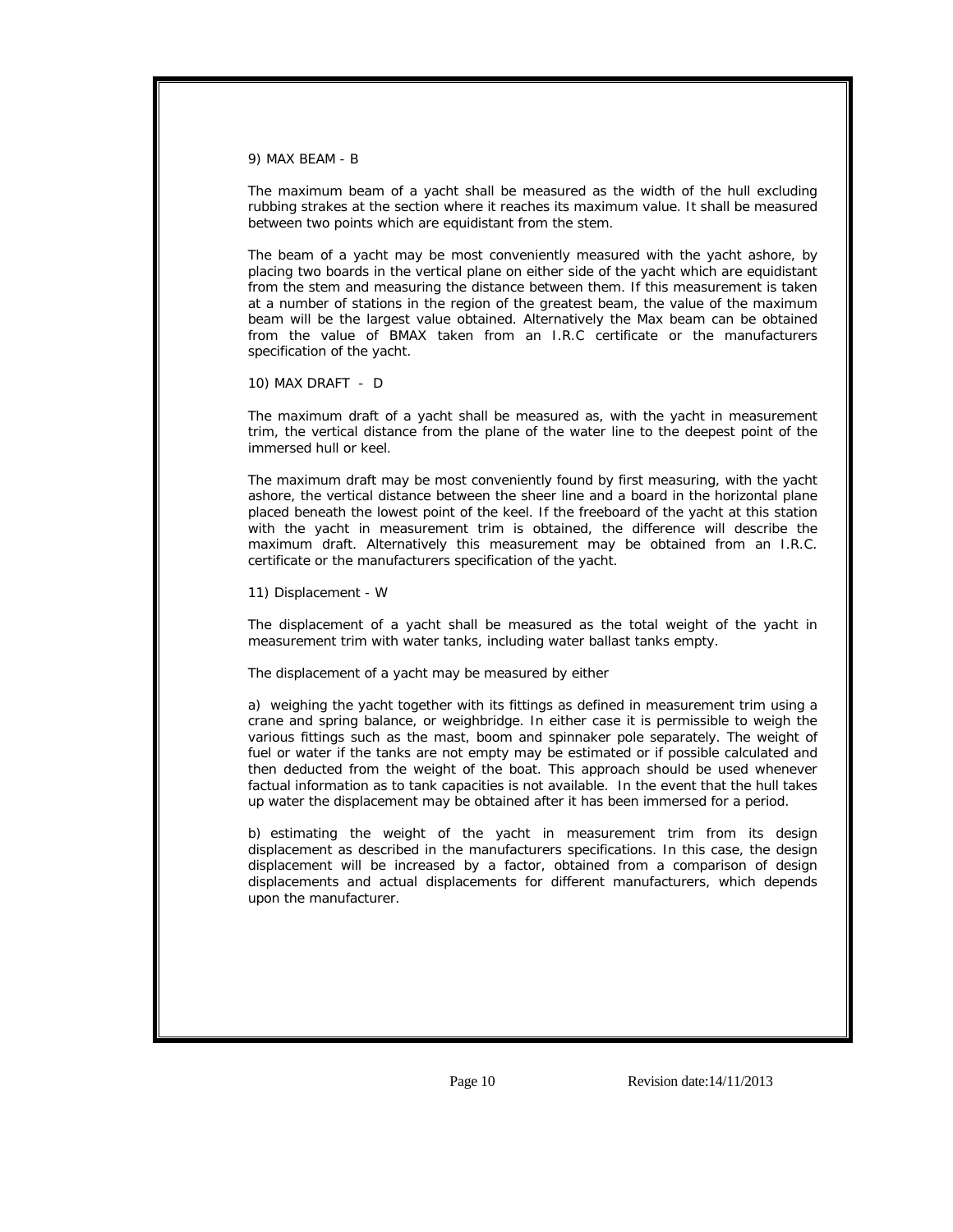12) PROPELLER TYPE - T

For the purposes of this Rule, yachts shall be described as having either :-

a) an outboard engine which is raised out of the water whilst racing or no propeller.

b) a folding or feathering propeller with a P drive.

c) a fixed two bladed propeller with a P drive which is mounted on the centre line of the yacht.

d) a fixed two bladed propeller with a P drive which is offset from the centre line of the yacht.

e) a fixed three bladed propeller with a P drive which is mounted on the centre line of the yacht.

f) a fixed three bladed propeller with a P drive which is offset from the centre line of the yacht.

g) a fixed propellor Z drive ( Also known as a 'S' drive)

h) a folding of feathering propellor Z drive. ( Also known as a 'S' drive )

#### 13) ENGINE POSITION - EP

For the purposes of this Rule, the position of the engine may be measured as the horizontal distance of the midpoint of the engine from the midpoint of the keel. Not implemented.

14) HULL TYPE

For the purposes of this Rule a yacht shall be described as either :-

a) Fin :-

Yacht whose rudder is not supported by the keel or skeg extending at least one quarter of the length of the rudder. This category shall include yachts with raisable keels which are fixed down for the purposes of racing.

b) Fin and Half Skeg :-

Yacht whose rudder is supported by a skeg separate from the keel which either does not extend to the full length of the rudder or whose breadth halfway up the rudder is less than a quarter of the breadth of the rudder at that point.

c) Fin and Skeg :-

I

Yacht whose rudder is supported by a skeg separate from the keel which extends the full length of the rudder and whose breadth is greater than one quarter of the breadth of the rudder at a point half way up the rudder.

Page 11 Revision date:14/11/2013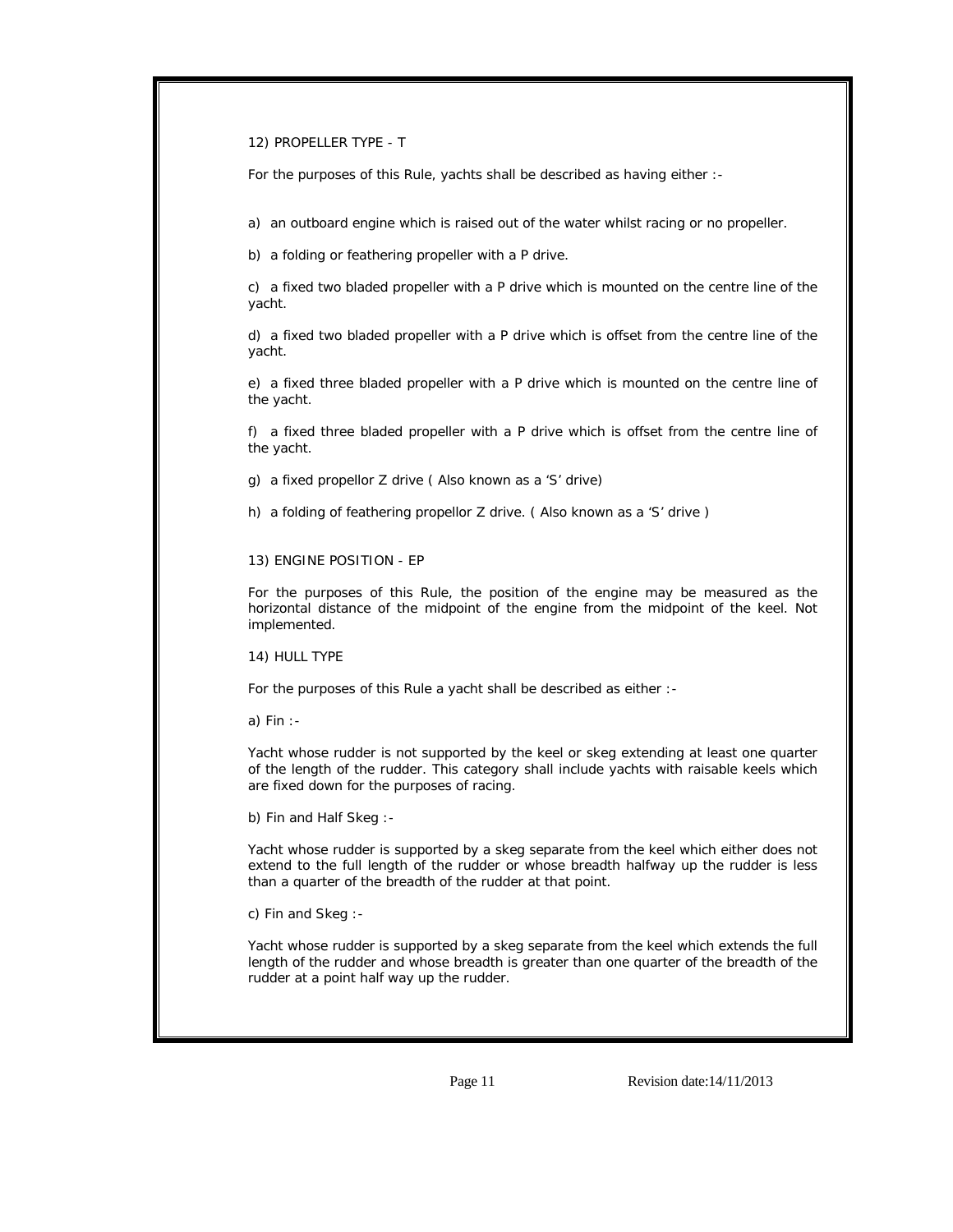d) Long Keel :-

Yacht whose rudder is supported by the keel.

e) Bilge Keel :-

Yacht with fixed bilge keels which provide the lateral resistance enabling the yacht to sail to windward and capable of supporting the yacht in an upright position ashore.

f) Bilge Keel and Fin :-

Yacht with bilge keels as described above and a central fin or fin and skeg.

g) Centreboard :-

Yacht with a centreboard of low aspect ratio which may be raised or lowered whilst racing by pivoting it about a point to effectively reduce the wetted surface area of the hull.

h) Daggerboard :-

Yacht with a centreboard of high aspect ratio which may be raised or lowered whilst racing by lowering it through the hull to effectively reduce the wetted surface area of the hull.

i) Wings :-

Yacht with projections from the keel designed to reduce the generation of vortices, such as end plates, swept back wings etc.

j) Tandem Keels :-

Yacht with two or more fins in line which may be attached.

k) Pencil Keel with Bulb:-

Described as a slim aerofoil blade with a torpedo shaped bulb fitted at the lowest point.

### 15) OUTBOARD WELL

I

For the purposes of this Rule yachts shall be described as having an outboard well, that is an opening in the bottom of the hull through which an outboard may be lowered which can not be closed. Yachts with an outboard well will attract a rating benefit.

Page 12 Revision date:14/11/2013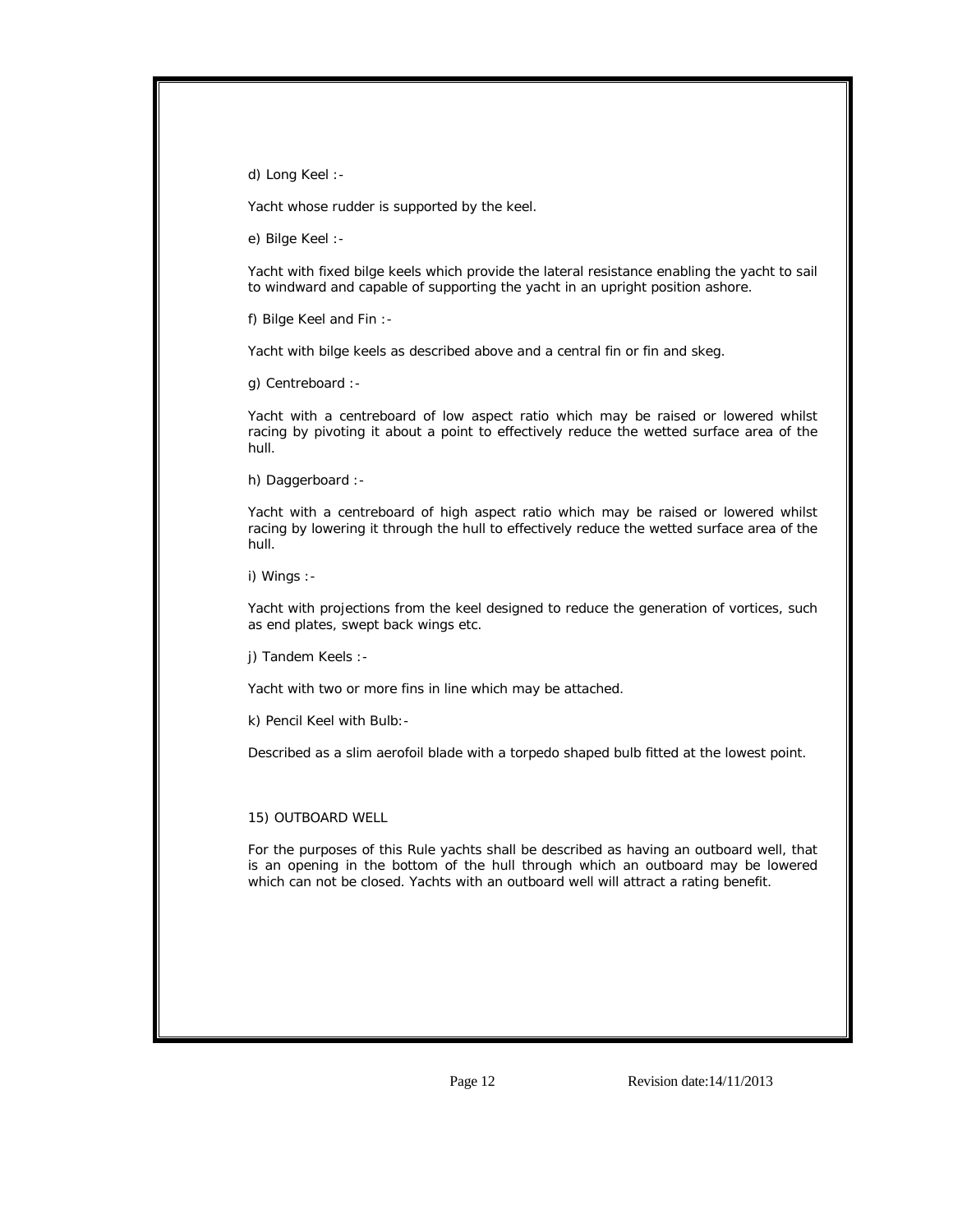16) MOVABLE APPENDAGE .

For the purposes of this Rule yachts shall be described as having a movable appendage consisting of either:-

 a) a trim tab on the keel or a keel which can be rotated about the centre line of the yacht to promote windward performance which will attract a penalty on the Draft correction.

b) centreboard or dagger board which can be rotated in the fore and aft plane without effectively reducing the wetted surface area of the hull to promote downwind performance which will attract a penalty on the surfing planing correction.

c) Tilting (canting) keel, which can be transversely canted port or starboard to enhance stability.

Such keels will attract a penalty.

### 17) RUDDER TYPES

A rudder shape that is either elliptical or trapezoid . The rudder length is expressed by its draft measurement. In addition its relationship to the keel is expressed by measuring the distance of the leading edge of the rudder to the trailing edge of the keel. Where both are not parallel, the minimum distance is recorded.

#### 18) KEEL CONFIGURATION

For the purposes of this Rule yachts shall be described as having a keel which either has a :-

- a) High centre of gravity
- b) Medium centre of gravity
- c) Low centre of gravity

d) Penalty applied low centre of gravity. ( Used when an owner has modified the original keel design with the addition of lead or iron shoes to the tip of the keel)

Similarly the material of the keel shall be described in terms of whether it is

- a) made of iron
- b) made of a composite of iron or other material and lead.
- c) made of lead.

I

d) made of wood or plastic i.e. without ballast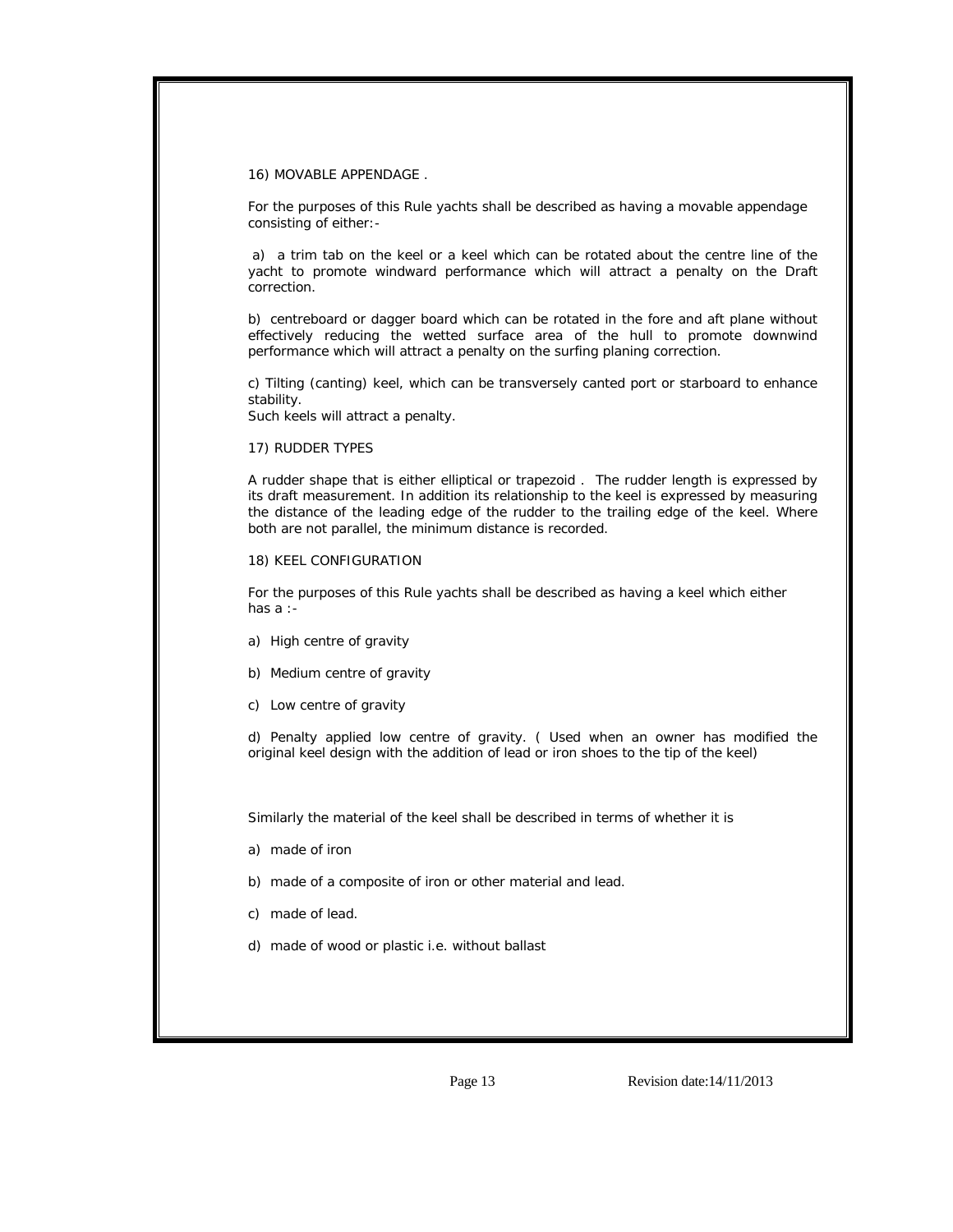# 19) WATER BALLAST - WB

For the purposes of this Rule yachts shall be described as carrying water ballast if the yacht has tanks which can be filled with or emptied of water to increase the righting moment of the yacht. In such yachts, the maximum weight to the nearest kg of the water ballast which can be carried to increase the righting moment shall be measured and will attract a penalty.

### 20) DATE OF LAUNCH – A *( Not currently employed )*

For the purposes of this Rule the age of the yacht shall be described as the year in which it was first launched except for those yachts, which conform to a strict one-design specification.

Yachts belonging to such a one design class shall be given an age consisting of the average of the dates of launch of the members of the class in the fleet.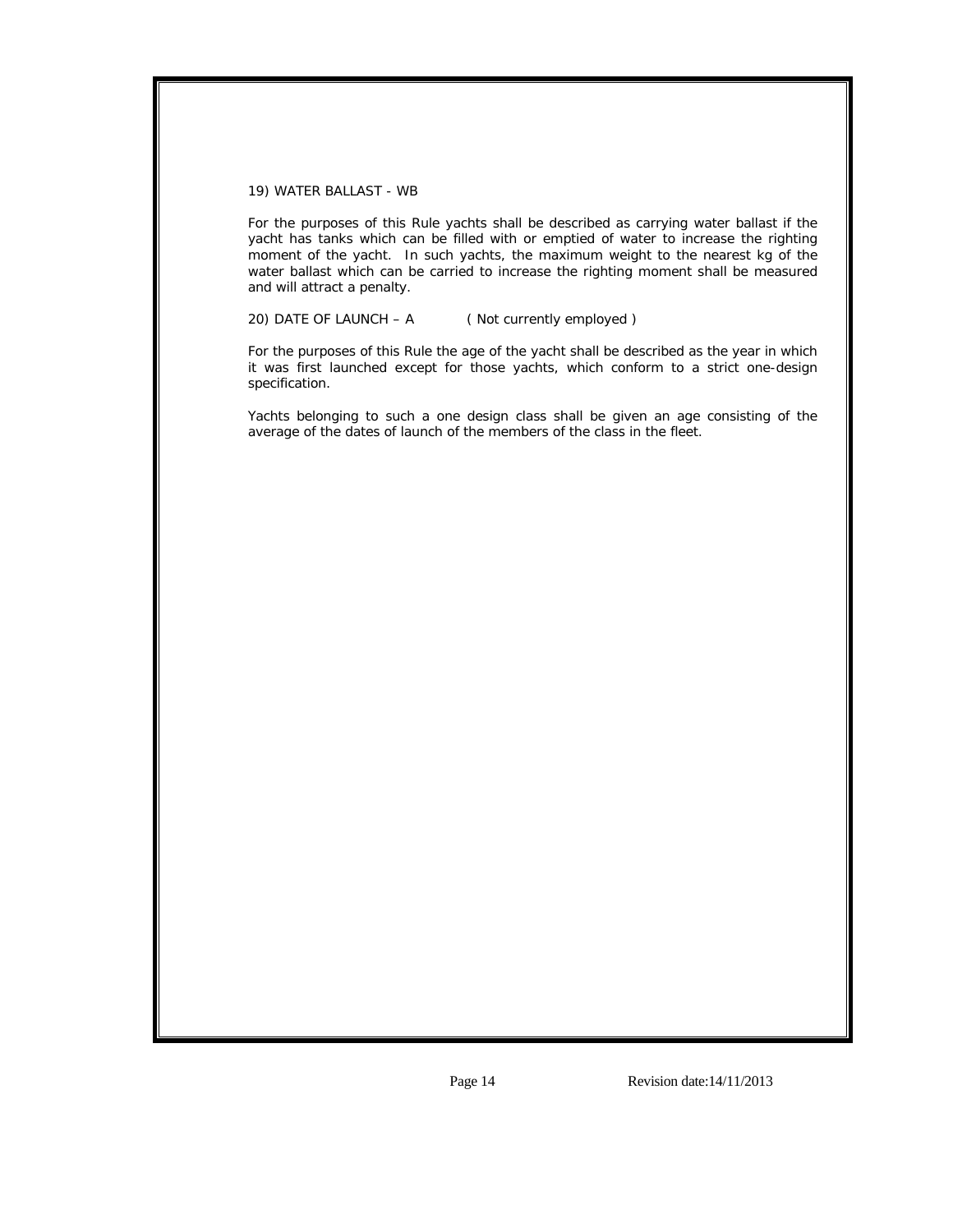### DEFINITIONS OF SAIL MEASUREMENTS

#### GENERAL

All sails must be set and trimmed in a manner consistent with the way they are measured.

Yachts with unusual rigs such as double luffed sails, loose footed mainsails, schooners and staysail ketches shall be measured and comply with ISAF measurement procedures and methods and the current version of the ISAF Equipment Rules of Sailing. Similarly, yachts which use sails which would be illegal under IRC or which would attract a penalty under IRC due to their headboards, girth, position, number and length of battens will attract a fixed penalty.

# DEFINITIONS OF TYPES OF SAILS

Headsail -

A headsail shall be defined as a sail set in the fore triangle of the yacht and can be either a jib, spinnaker, asymmetrical spinnaker or cruising chute.

#### Spinnaker-

A headsail shall be measured as a spinnaker if its mid-width (SHW) is 75% or more of the foot length.

Asymmetrical Spinnaker or Cruising Chute-

A headsail shall be measured as an asymmetrical spinnaker or cruising chute if its midgirth is greater than 50% of its foot length, it is asymmetrical about a line joining its head and the centre of the foot.

Jib-

A headsail shall not be measured as a jib unless its mid-girth measured between the mid points of the luff and leech is less than 50% of the length of the foot and its luff is less than the length of the hypotenuse of the fore triangle.

LP line-

I

The LP line is defined as a line abaft and parallel to the forestay and separated from it by the distance of 1.5 of the BASE OF FORETRIANGLE (J).

Off Wind Sails-

Off wind sails are defined as a spinnaker, asymmetrical spinnaker or cruising chute.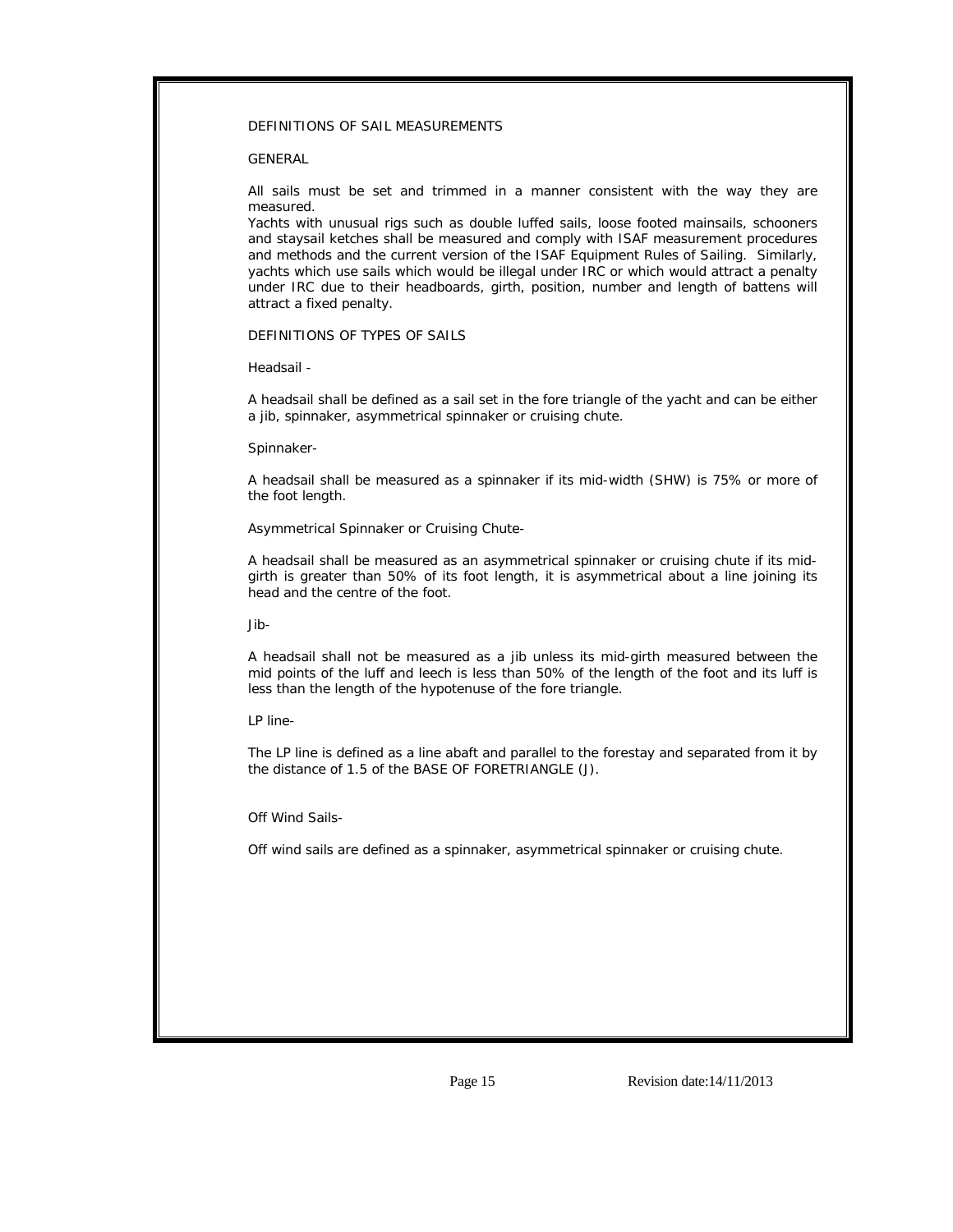RESTRICTIONS ON SETTING SAILS

The owner or skipper of the yacht is responsible for the correct setting of sails in line with the manner in which they have been measured.

In principle, restrictions in respect to sail setting shall comply with the current version of the Racing Rules of Sailing with the following being observed:

a) No jib may be set under an off wind sail or another jib which is tacked in such a position that if the sail were trimmed flat parallel to the centre line of the yacht its LP would fall abaft the LP line.

Other than a storm headsail, no other sail shall be set as an alternative to a rated roller reefed headsail.

Furling headsails are used to efficiently stow the headsail when deploying an Off wind sail. Unlike roller-reefed headsails, this type of sail plan is given no allowance within the rule.

Jibs may be sheeted to any part of the deck or rail, or spinnaker pole when the pole is set on the opposite side from the main boom but not to any other spar or outrigger.

The spinnaker pole when used shall be set such that its inboard end shall only be attached to the mast.

An off wind sail may be sheeted to any part of the rail, deck or main boom but not to any other spar or outrigger.

f) A jib may be set as a spinnaker or asymmetrical spinnaker with either its tack or clew to the spinnaker pole. *This amends R.R.S. rule 50.3 (b)* 

g) If a mainsail and an off wind sail are not set, two spinnaker poles or the spinnaker pole and the main boom may be used simultaneously to sheet jibs.

A spinnaker and asymmetrical spinnaker shall not be used simultaneously. (R.R.S. 50.1)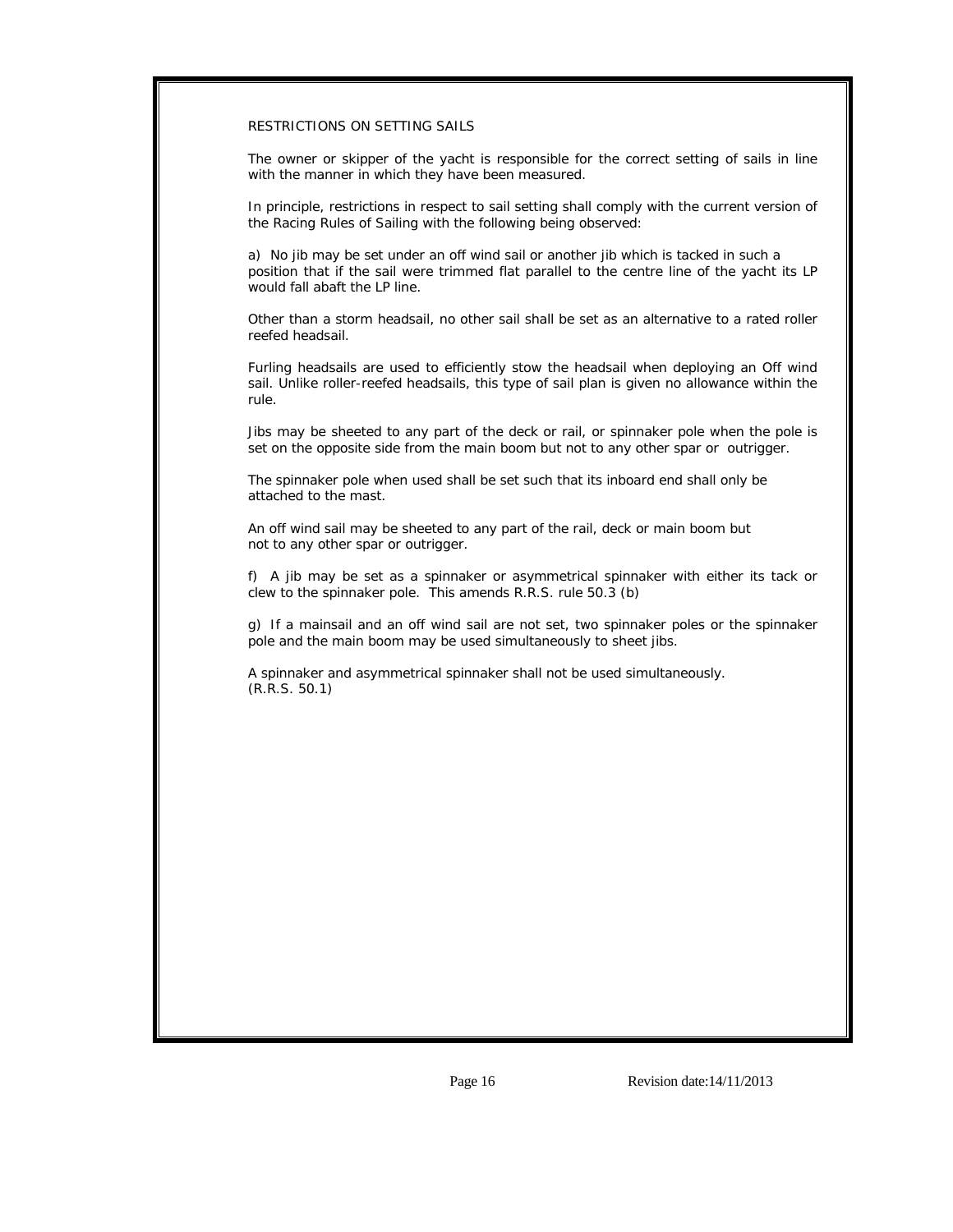#### SAIL MEASUREMENTS

All sails which are to be used whilst racing should be made available to the measurer and the owner shall declare whether each sail could be used under the I.R.C Rule and whether it would attract any penalty due to its headboard, girth, number, position and length of battens. Any measurements taken from the sails will be done with such tension between the measurement points as will remove all wrinkles across the line of measurement, and must include the length of the fabric between the measurement points. The measurement point at the corner of a sail shall be the intersection of the adjacent outside edges projected. All other measurement points shall be the extreme outside of the rope, wire or fabric of the sails edge. Where measurement bands are displayed on spars to describe the extent to which the sails can be pulled out, the measurement shall be taken to the inner edge of the band. The definitions used for measuring sails follow those used by IR2000.

#### DEFINITIONS

FORE LUFF – LL

I

Length of the luff of the largest foresail measured from the edges of the sail.

#### 2) FORE TRIANGLE BASE – J

The base of the foretriangle shall be measured as the horizontal distance between the fore side of the mast and the centre line of the outer forestay on which headsails are set or centre line of the luff if the headsails are set flying at the point at which it intersects the sheer line. The base of the foretriangle may usually be measured by finding the horizontal distance between the front of the mast and the point at which the forestay cuts the deck with a tape.

### MAINSAIL FOOT - E (or MIZZEN FOOT - ME)

The mainsail foot shall be measured as the distance along the boom from the after side of the mast (forward side of the luff groove if it projects from the mast) to the aftermost position to which the mainsail can be extended along the boom or the inner edge of a measurement band on the boom if fitted. The mainsail foot may be measured with a tape along the boom from the after side of the mast. It may be taken from the value of E in an I.R.C certificate or the manufacturers specification if given.

### 4) MAINSAIL HOIST - P (or MIZZEN HOIST - MP)

The mainsail hoist shall be measured as the distance along the after side of the mast from either the top of the highest sheave for jib headed mainsails or the upper inner edge of the throat cringle for gaff sails or the inner edge of a measurement band defining the limit to which the sail can be hoisted to the fair extension of the top of the boom (inner edge of the foot groove if one is employed) if the boom is fixed or the top of the boom in its lowest position if a sliding gooseneck is used or the inner edge of the measurement band defining the limit to which the sail may be pulled down the mast. The mainsail hoist may be conveniently be measured by hoisting a tape on the main halyard. If due allowance is made for the size of the shackle and the problem of lining up the end of the tape with the measurement band the distance can be easily obtained. This measurement may also be obtained from the value of P in an I.R.C certificate or manufacturers specification if given.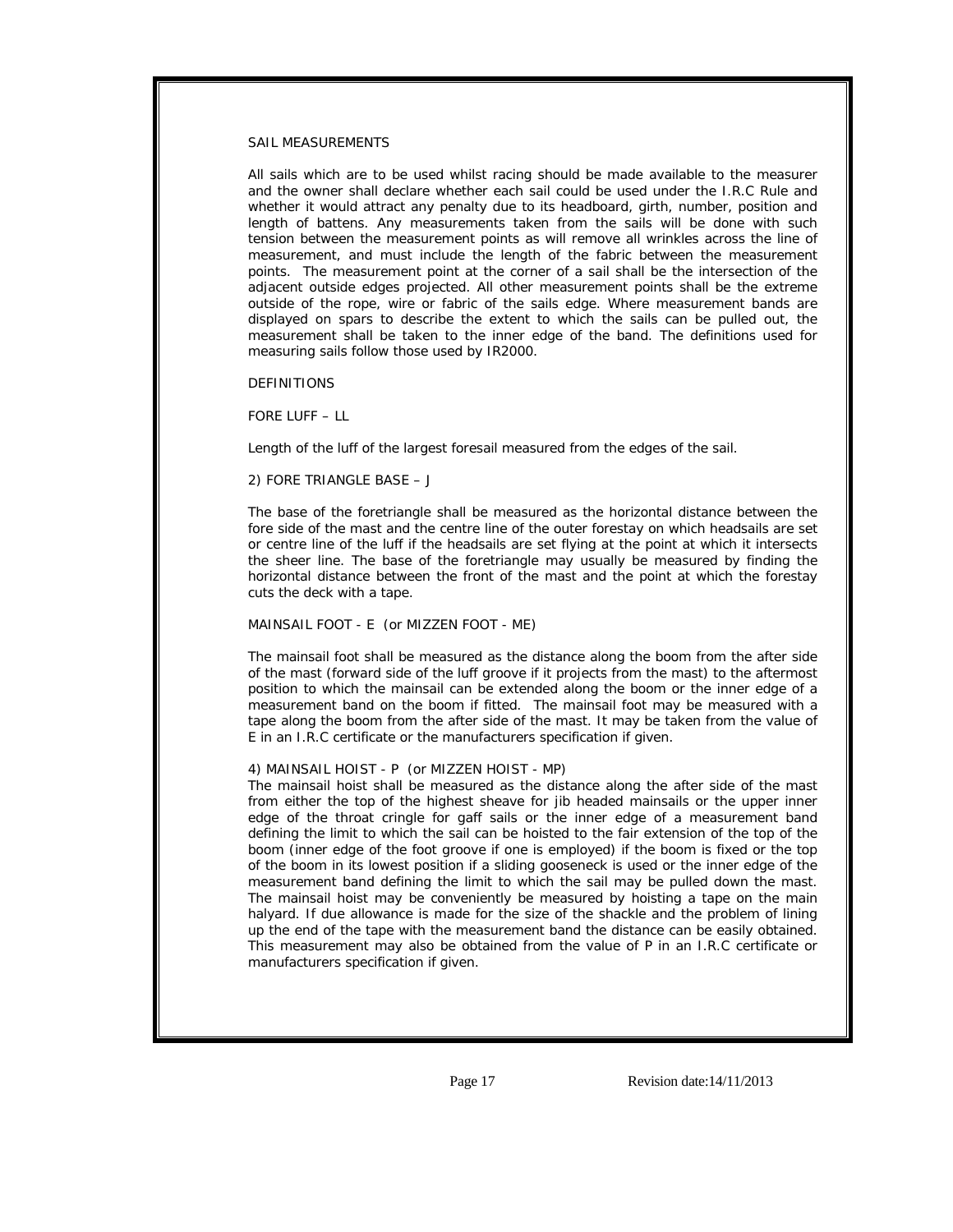### 5) MAIN GAFF - MG (OR MIZZEN GAFF)

The mainsail gaff shall be measured as the distance between the point at which the fair extension of the gaff intersects the after side of the mast and the point at which the sail can be extended along the gaff or inner edge of a measurement band if fitted. This measurement may be obtained with the gaff in the lowered position in the same manner in which the mainsail foot is obtained. It can also be taken from an I.R.C certificate.

### 6) LENGTH OF PERPENDICULAR OF LARGEST JIB – LP

The LP of a the largest jib shall be measured as the perpendicular distance from the luff of the sail to its clew. The LP of a jib may be obtained by selecting the largest jib used whilst racing and placing a the end of a tape at the clew so that it can be rotated about that point. The value of LP is given by the shortest distance to the luff of the sail when the tape is rotated.

### 7) SPINNAKER LUFF - SLU (SPINNAKER LEECH - SLE)

The spinnaker luff / leech shall be measured as the length of the luff or leech measured along the edge of the sail of the largest spinnaker. These measurements may be obtained by running a tape down the edge of the luff or leech of the largest spinnaker or from the value of SL in an I.R.C certificate.

# 8) SPINNAKER WIDTH – SHW

The spinnaker width shall be measured as the maximum width of the sail whether at the foot or across the body of the sail between points equidistant from the head of the sail of the largest spinnaker. This measurement can be obtained by folding the sail in half along its centre line and finding the maximum perpendicular distance from the fold to the edge of the sail or from the value of SMW in an I.R.C certificate.

### 9) SPINNAKER FOOT – SF

I

The spinnaker foot shall be measured as the maximum foot of the sail off the largest spinnaker.

### 10) ASYMMETRICAL SPINNAKER LUFF - ASLF

The asymmetrical spinnaker luff shall be the distance along the luff of the sail between head and tack.

### 11) ASYMMETRICAL SPINNAKER LEECH – ASLC

The asymmetrical spinnaker leech shall be the distance along the leech of the sail between head and clew.

#### 12) ASYMMETRICAL SPINNAKER HALF WIDTH – ASHW

The width of an asymmetrical spinnaker shall be measured as the distance across the sail between the points half way up the luff and leech.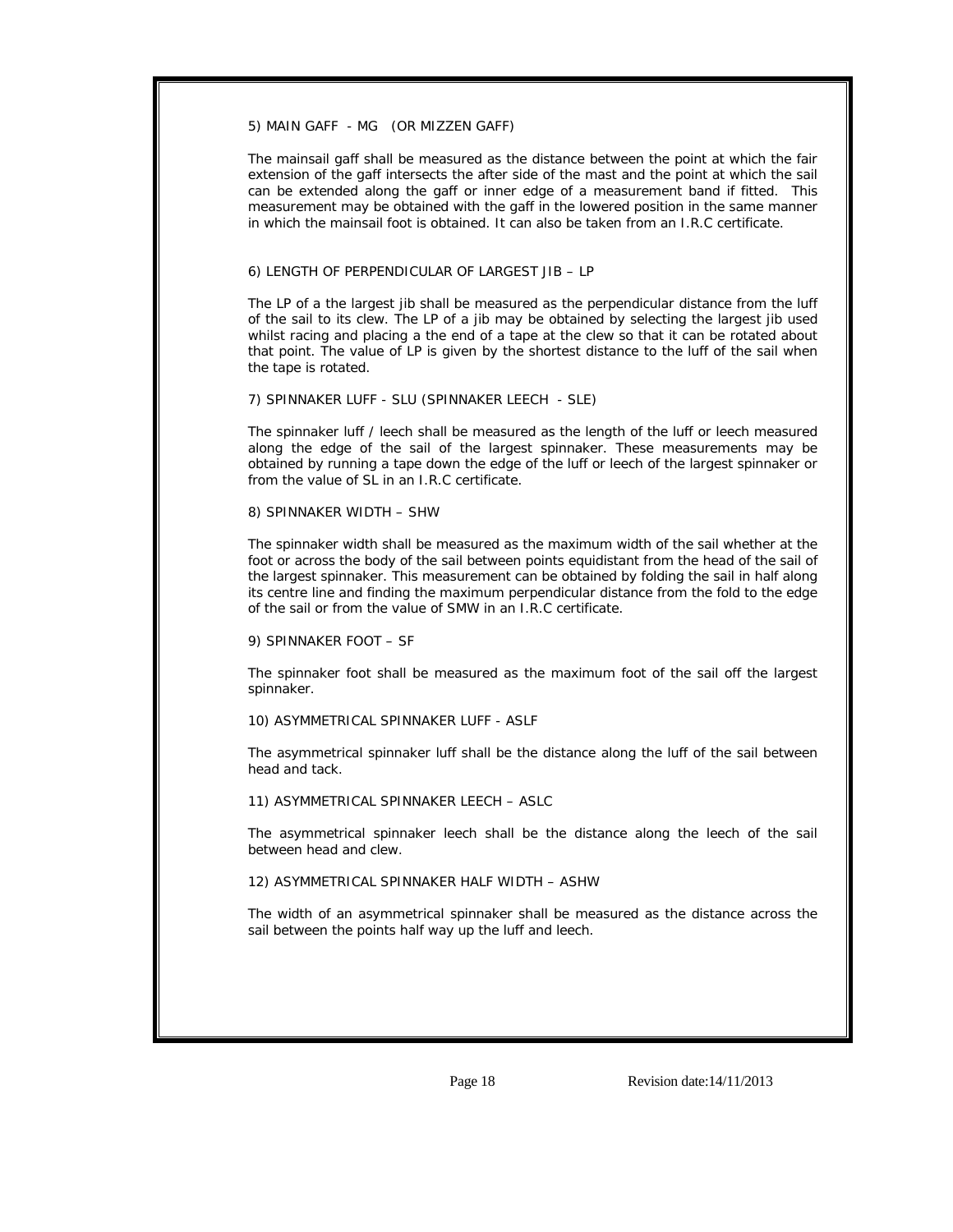13) ASYMMETRICAL SPINNAKER FOOT – ASFT

The foot of an asymmetrical spinnaker shall be measured as the distance across the sail between the tack and the clew.

14) SPINNAKER POLE LENGTH - SPL (ASYMMETRIC POLE LENGTH -ASPL)

The length of the spinnaker pole shall be measured as the distance between the front of the mast and the extreme outer end of the pole or any fittings attached to the end when it is at its maximum extension. In the case of extendable spinnaker poles used with asymmetrical spinnakers when the pole is not attached to the mast, the length of the pole can be obtained by measuring the distance between the extreme outer end of the pole when extended and the front of the mast with a tape.

15) RIG TYPE

For the purposes of this Rule a yacht shall be described as:

- a) (i) Single mast.
- (ii) Single mast with Bowsprit
	- (iii) Ketch.
	- (iv) Stay Sail Ketch
- (v) Schooner

I

- (vi) Stay Sail Schooner
- b) (i) Bermudan Rig
	- (ii) Gaff rigged

c) (i) Having a means of controlling whilst racing, the position or manner in which the mast is bent other than by tensioning the backstay led to the top of the mast. In particular, the rig will be described in terms of the following parameters.

 a) Mast material - aluminium, wood or carbon fibre b) Straight or tapered mast c) Number of Spreaders d) Whether or not Runners are used e) Whether or not check stays are used f) Whether or not Jumpers are used r. g) Whether or not an adjustable baby stay is used e) (i) Having a Main Sail made of Mylar or Terelene - Medium Tech material. (ii) Having a Kevlar or Carbon Fibre Main Sail - Medium Tech material. (iii) Having a moulded 3DL Main Sail - High Tech material. f) (i) Having a Fore Sail made of a Mylar or Terelene. - Medium Tech Material. (ii) Having a Kevlar or Carbon fibre Fore Sail. - Medium Tech Material. (iii) Having a moulded 3DL fore sail. - High Tech material. g) (i) Having a non IRC penalty Main Sail (ii) Having an IRC penalty Main Sail

Page 19 Revision date:14/11/2013